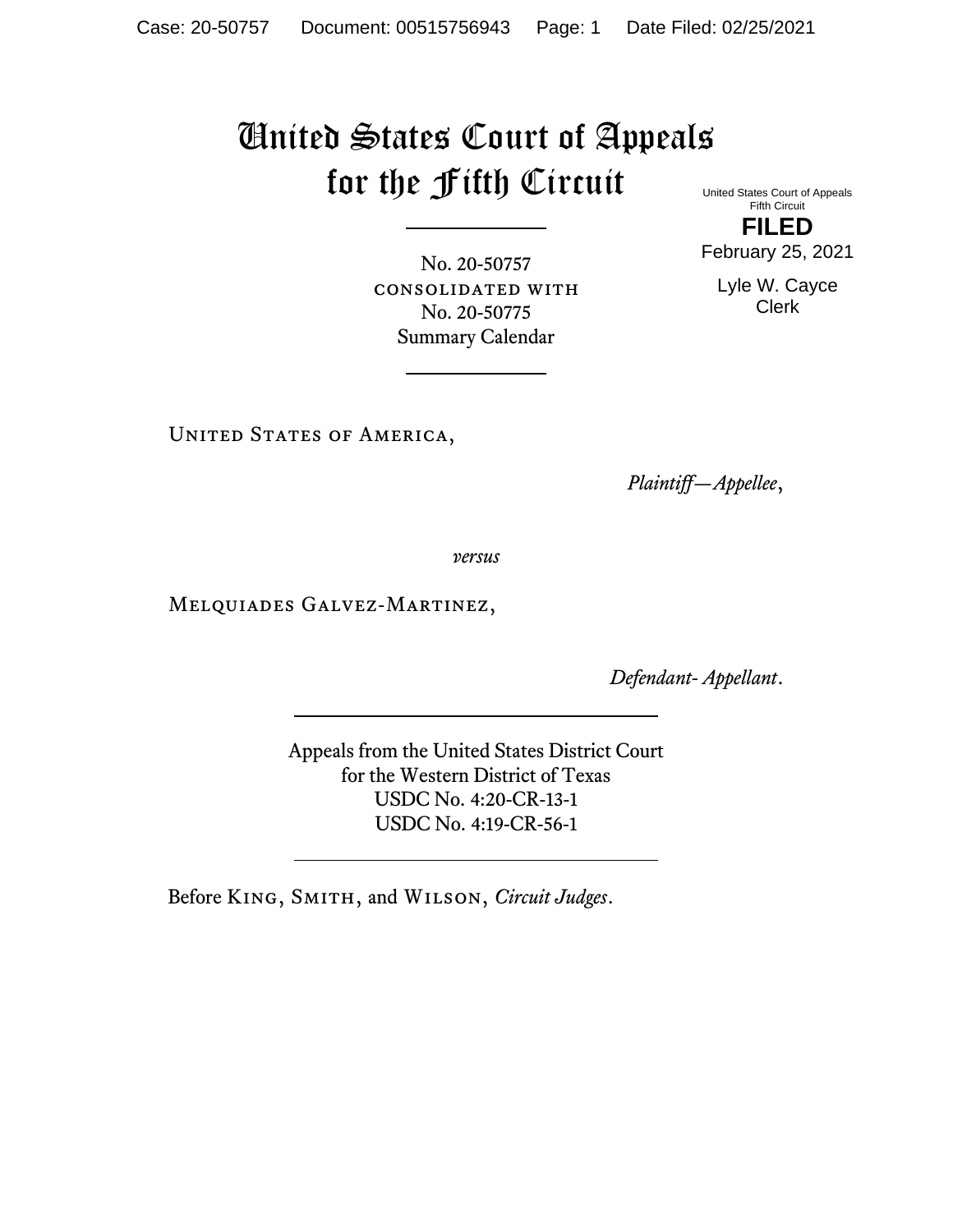No. 20-50757 c/w No. 20-50775

## PER CURIAM:[\\*](#page-1-0)

Melquiades Galvez-Martinez appeals his within-guidelines sentence imposed following his guilty plea for illegal reentry after removal from the United States, in violation of 8 U.S.C. § 1326. He also appeals the concomitant revocation of his supervised release related to his prior conviction for transportation of illegal aliens for private financial gain, in violation of 8 U.S.C.  $\S$  1324(a)(1)(A)(ii), (B)(i).

Raising one issue on appeal, Galvez-Martinez argues that his illegal reentry sentence, imposed under § 1326(b)(2), violates his due process rights by exceeding the two-year statutory maximum set forth in § 1326(a) because the indictment did not allege a prior conviction necessary for the § 1326(b)(2) enhancement. He concedes that this argument is foreclosed by *Almendarez-Torres v. United States*, 523 U.S. 224, 226–27 (1998), but seeks to preserve the issue for further review. The Government filed an unopposed motion for summary affirmance agreeing that the issue is foreclosed and, in the alternative, a motion for an extension of time to file a brief.

As the Government argues, and Galvez-Martinez concedes, the sole issue raised on appeal is foreclosed by *Almendarez-Torres*. *See United States v. Wallace*, 759 F.3d 486, 497 (5th Cir. 2014); *United States v. Pineda-Arrellano*, 492 F.3d 624, 625–26 (5th Cir. 2007). Summary affirmance is therefore appropriate. *See Groendyke Transp., Inc. v. Davis*, 406 F.2d 1158, 1162 (5th Cir. 1969).

Although the appeals of Galvez-Martinez's illegal reentry conviction and supervised release revocation were consolidated, he does not address the

<span id="page-1-0"></span><sup>\*</sup> Pursuant to 5TH CIRCUIT RULE 47.5, the court has determined that this opinion should not be published and is not precedent except under the limited circumstances set forth in 5TH CIRCUIT RULE 47.5.4.